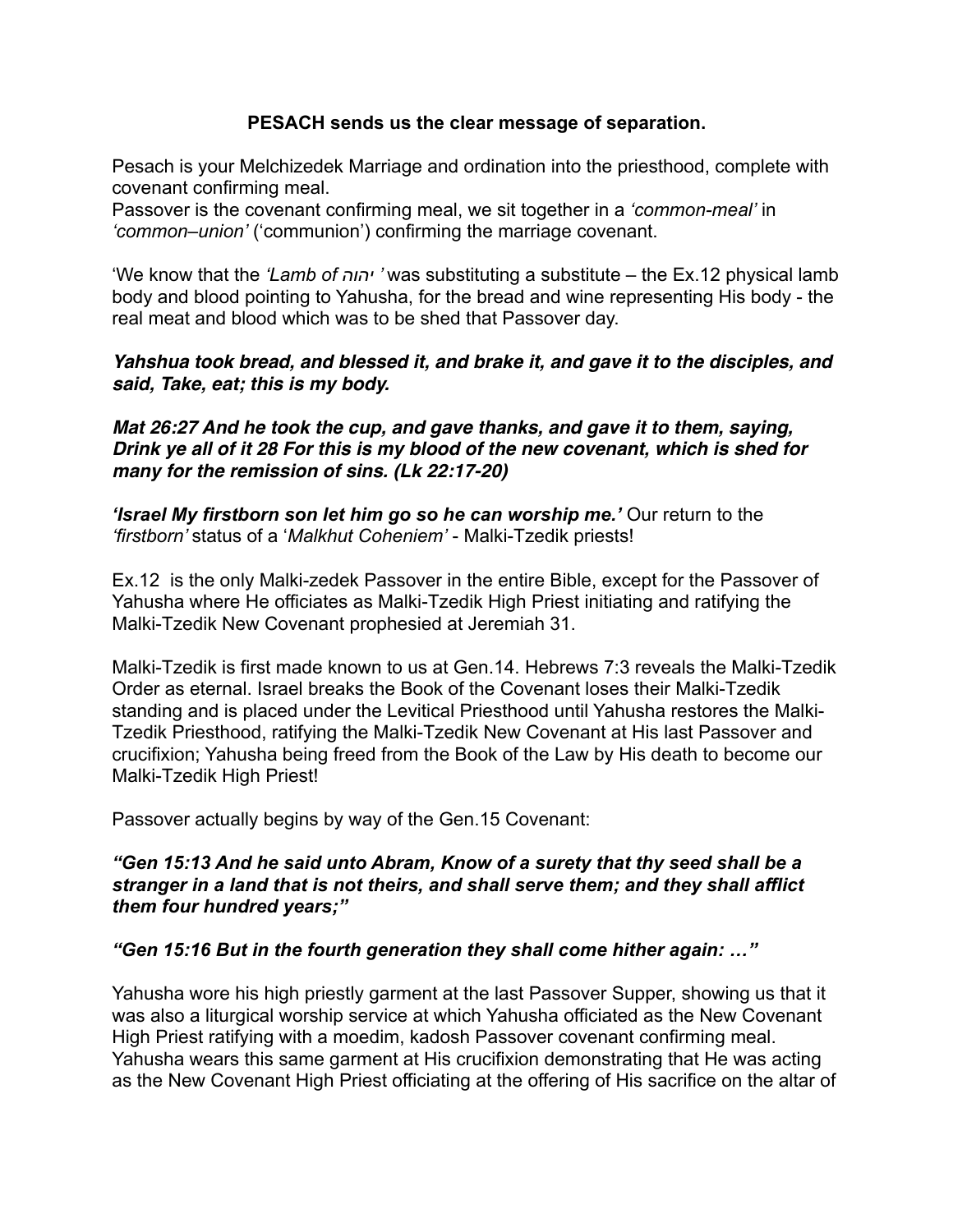the tree for the atonement sanctification of all Israel and the Israelite Commonwealth (Rom.11:25/Eph.2:12/Gen.48:19).

Yahshua, the Lamb of Yah is the single sacrifice, the answer to the 'death position' of the Abraham Covenant of Gen.15.

**Cor aleph 11:25** *After the same manner also He took the Kiddush cup, after He had eaten, saying, This cup of geulah is the Brit Chadasha in My dahm: this do, as often as you drink it, in remembrance of Me*. (How often is PESACH?) *… ..whosoever drinks this cup of the Master vuvh, unworthily, shall be guilty of the body and dahm of the Master vuvh.…… and drinks..damnation to himself.* 

Yochanan – a the true Kohen Ha Gadol declares, *"Behold the lamb of Eloah,*  who takes away the sin of the olam." It's the Kohen Ha Gadol who declares an animal fit for sacrifice.

PESACH- then leave MITZRAYIM!

**Corinthiyah Alef 5:7** *Clean out therefore the old chametz, that you may be a new lump, as you are unleavened. For even Moshiach our Pesach was sacrificed for us: 8 So then let us keep the moed, 4 not with old chametz, neither with the chametz of malice and wickedness; but with the unleavened matzah of sincerity and emet.* 

**Rav Sholiach** *"be crucified with Moshiach*" not possible if you don't go to Pesach – *"Eat my flesh drink my blood!"* 

Pesach is a watch night supper, it's not intended to duplicate the Exodus exactly, but to memorialize it.

**"***This cup of geulah is the Brit Chadasha in My dahm,"* was the covenant confirming blood - ratifying cup that we partake of for ordination.

# **Passover is an induction into the Melchizedek Order**

Let's look at the Prerequisites to joining the Melchizedek Order and the Bride:

**1.** Obedience first requirement Exodus 19:5; we agree to proposal

**2.** Immersion (prior to Passover with great thought and retrospection) receiving of the Holy Spirit is how he equips us to serve and obey. Cleansed; we agree to obey. This is the Marriage Covenant. We are now part of the Bride.

**3.** Passover induction into Melchizedek order.

No more crumbly cracker!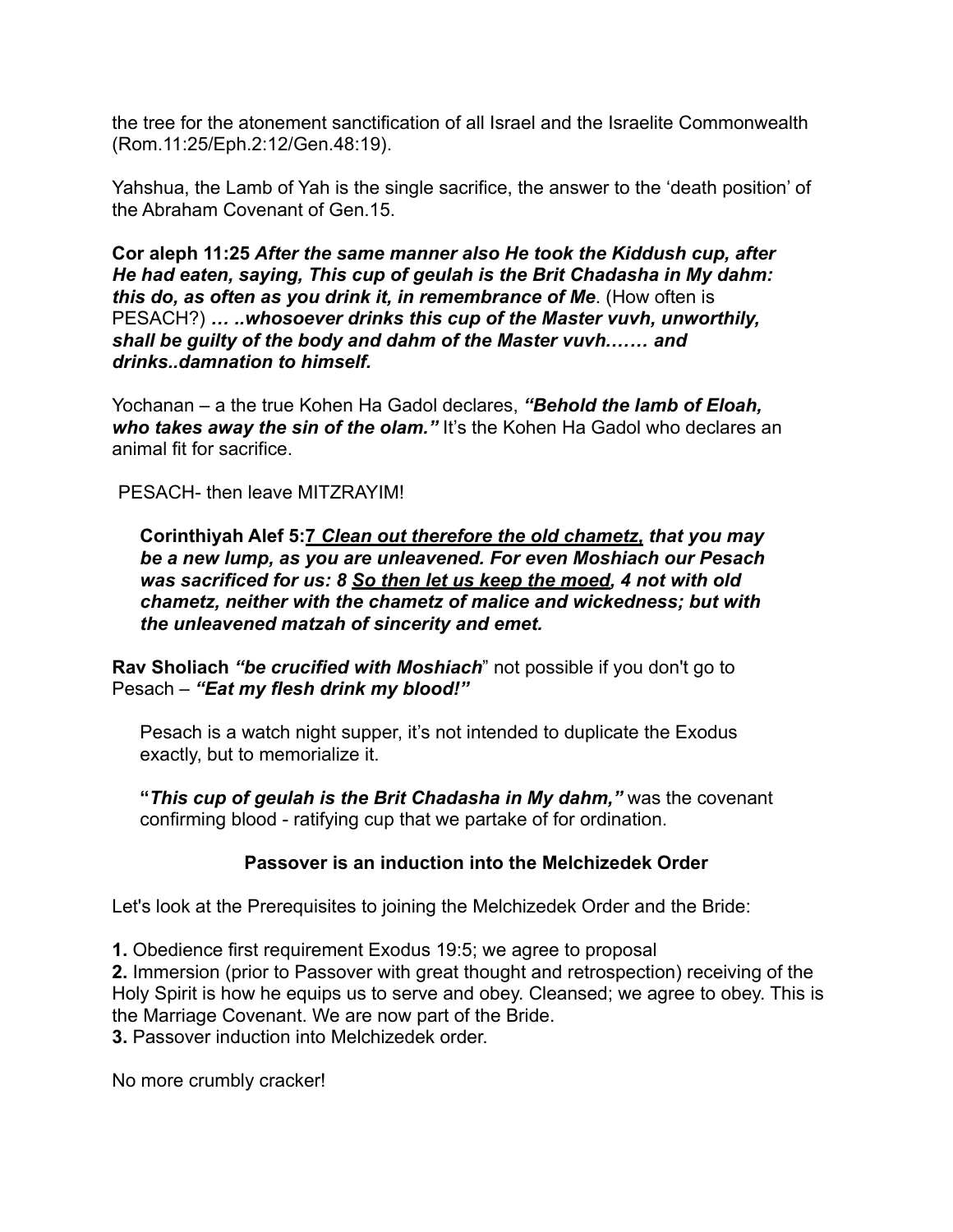**BREAD:** Are you and I really to believe that the bread symbol adopted by Yahusha at the Last Passover supper was a matzo crumbly cracker?

The Elements of Passover:

**Bread:** Matt. 26:26, Mark 14:22, Luke 22:19, 1 Corinthians 11:23

In all the accounts of Passover the Greek word *'Artos'* is used:

'*Artos':* food, Bread, (or grain for making it): shewbread, food, loaf, meat, victuals, bread (as 'if' raised) or loaf, *'to lift*' To take up or away; "to raise". Contains Yeast (a sourdough starter,) but not risen (leavened). It would take 50 days to make a new sourdough lump - Shavuot! It has all the ingredients within it to raise itself up!

Related Hebrew words: dagan, challah, lechem, matstsah, pat.

# *Matt 26:26, Mk 14:22, Lk 22:19, Yeshua took 'Artos' bread blessed it and passed it to the disciples.*

חמץ, châmêts, *ferment*, *-* leaven, leavened (bread).

#### LXX related word(s)

**Leavened. (Greek) Zume;** Ferment: leaven, to cause to ferment: leaven. **To be soured.**

Now you understand why Yahusha's body was offered up the fermented soured wine? It was about to die and be raised up in 3 days it needed the pungent Zume!

Of course, those who deny Yahusha, are the very ones who invented and eat the dried Matza cracker, they don't believe the bread can be raised up!

Yahusha passed around *"a sop"* at his *"Last Supper - a Passover meal".* Try passing around one of your little dried up matzo crackers to another person, AFTER dipping it into *"a sop"* it disintegrates into mush!

Looking through a church or rabbinic prism we've assumed it meant a cracker, because of traditions.

John 6:9, 5 loaves of Barley and 2 Fishes. V11 he Blessed the loaves and gave them to the Apostles to distribute to the multitudes.

Bread: *'Artos'*, represents the Word - His Body, He gave to the disciples to feed His sheep with. He is called the *"Bread of Life"* the whole chapter speaks of *"Artos"* bread that has all the ingredients within it to be raised up - not a cracker - that can never be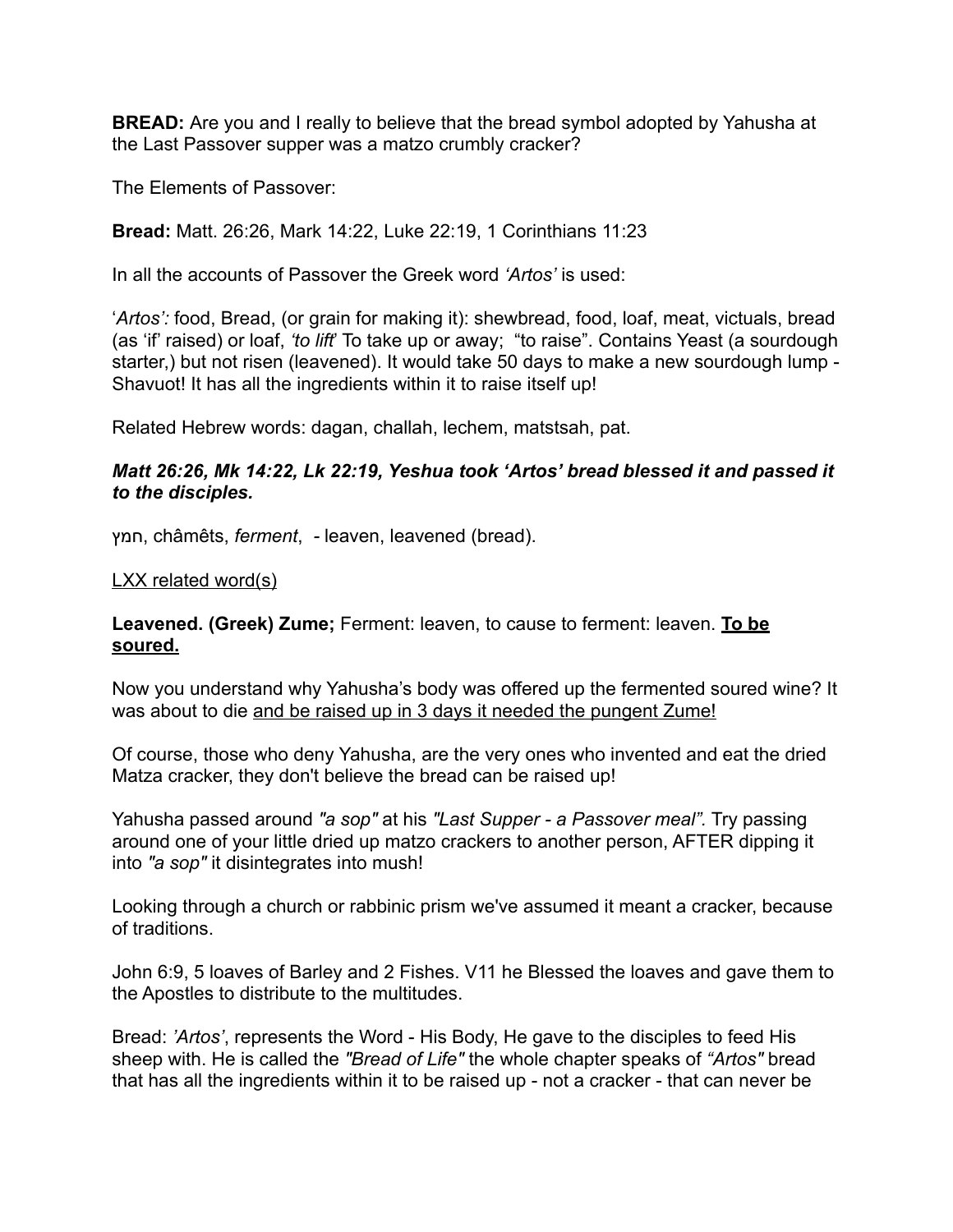raised up! That's why the soured mixture was given to Yahusha as He was crucified signifying the added ingredient needed for a 3 days and 3 night 'raising of the bread.

**In sum:** the bread we eat at Passover contains a sourdough starter that hasn't yet risen, you can *'sop'* with it!

We're to eat His body and drink His blood. The Passover accounts show the Messiah taking the bread- *'Artos',* breaking it (His broken body, His Word) and distributing it to the disciples.

This imbues them with His word.

**1 Corinthians. 10:16** *the "bread" we break, is it not a sharing in the body of Messiah? V17 because there is one "bread" we who are many are one body, for we all partake of the One Bread*, we Melchizedek Priests are told to go into all nations and teach the covenant '*whatever I have commanded you'.* 

We're to take the Word (instructions, bread) of Malki Tzedik and to distribute them to others. This is a Melchizedek appointment, teach all things, I have commanded you the blood covenantal work.

# **The Wine:**

1 cup called "the" cup of Blessing. This is only the third cup which is His blood which was shed for us for the transgression of sin.

Fruit of the Vine Fermented, harvested in the Fall, preserved through fermentation. He will drink no more fruit of the vine until we are with Him in His Kingdom at the Marriage Supper of the Lamb.

# **Foot Washing:**

*Gen. 18:1 And vuvh appeared to him in the plains of Mamre: and Avraham sat in the tent door in the heat of the day. 2 And Avraham lifted up his eyes and looked, and see,three men stood by him: and when he saw them, he ran to meet them at the tent door, and bowed himself toward the ground, 3 And Avraham said, vuvh; if now I have found favor in Your sight, please do not leave Your eved: 4 Please let a little mayim be taken, and wash Your feet, and rest yourselves under the eytz:*

Gen.17:21 which connects to Gen.15 and therefore Gen 12 takes place at a '*Moed',* what *'Moed'* ? The household of the Patriarch Abraham was preparing: 18:6 *'Uggah' 'flat unleavened cakes'* then in Gen. 18:18 we see that confirmed with, *'at the Moed I will return'.* Even Lot knows of the timing when he in 19:3 *'makes the two Malachim Matsah'.* Finally, in 21:2 at the same '*Moed a year later than 17:21 Sarah gives birth to Isaac.'* This proves that Passover is originally a Malki-Tzedik ceremony of ordination, the Malki-Tzedik covenant confirming meal, bread, wine, and foot washing to take part in covenants of promise of Gen. 12 and 15!